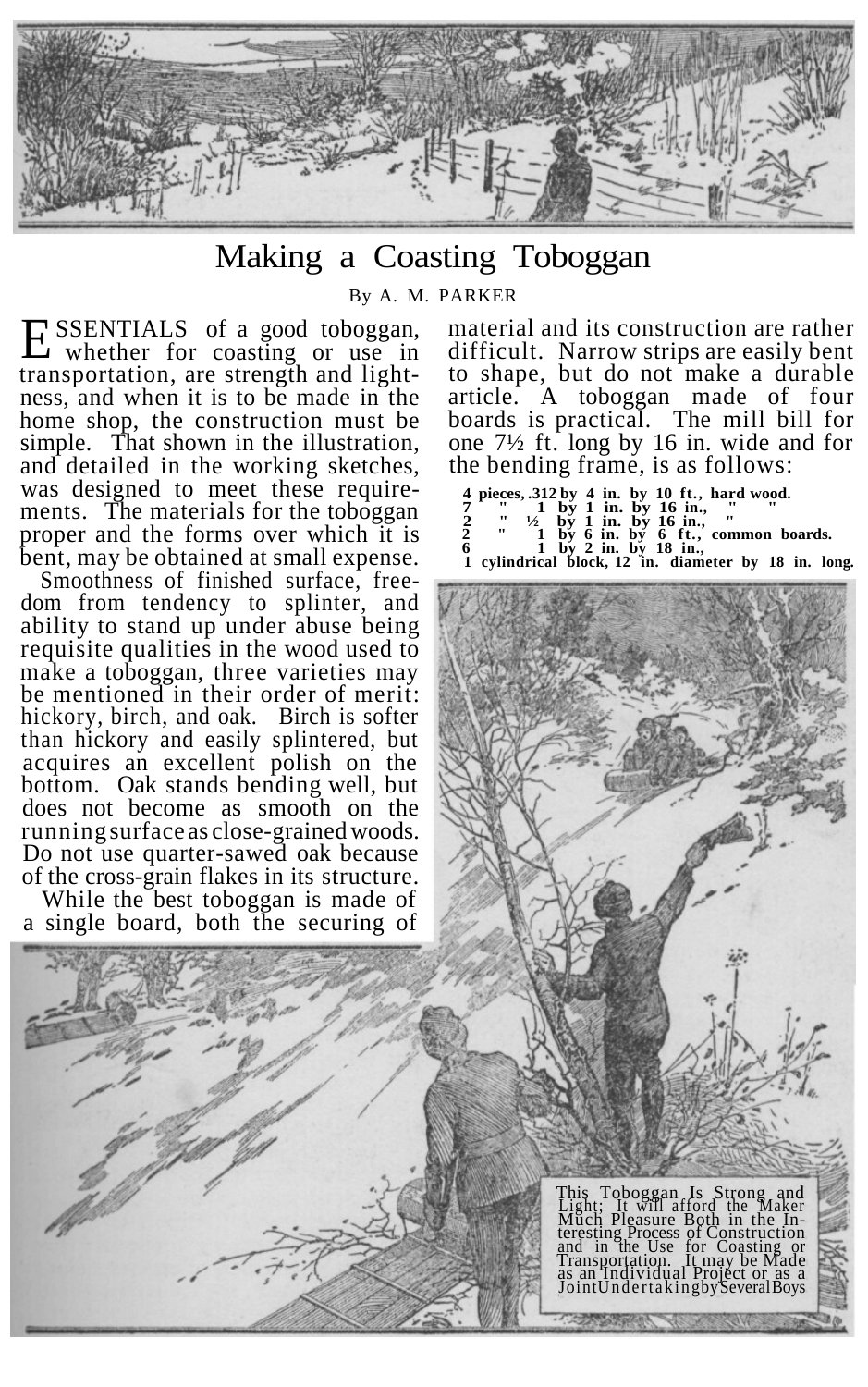The form for the bending of the pieces is made of the common boards and the block. A block sawed from the end of a dry log is excellent. Heat it, if convenient, just before bending the strips. The boards for the bottom should be selected for straightness of grain and freedom from knots and<br>burls. Carefully plane the side Carefully plane the side intended for the wearing surface, and bevel the edges so that, when placed together, they form a wide "V" joint, half the depth of the boards. The 1 by 1-in. pieces are for cross cleats and should be notched on one side, 1 in. from each end, to receive the side ropes. The two  $\frac{1}{2}$  by 1-in. pieces are to be placed one at each side of the extreme end of the bent portion, to reinforce it.

Bore a gimlet hole through the centers of the 1 by 2 by 18-in pieces, and 4¼ in. each side of this hole, bore With 3-in. nails, fasten one of the bored pieces to the block between the boards, inserting, temporarily, a ½-in. piece to hold it out that distance from the block.

Steam about 3 ft. of the ends of the boards, or boil them in a tank. Clamp, or nail, the boards together, at the dry ends, edge to edge, between two of the 1 by 2-in. pieces, leaving about ¼-in. opening between boards. Thrust the steamed ends under the cleat nailed on the block, the nails which hold it slipping up between the boards. Bear down on the toboggan carefully, nailing on another of the bored cleats, when the toboggan boards have been curved around the block as far as the floor will permit. The nails, of course, between the boards.

Now, turn the construction over and bend up the toboggan, following the



The Boards for the Bottom are Steamed or Boiled at the Bow Ends and Bent over the Form. As the Bending Operation Progresses, the Boards are Nailed to the Form with Cleats, and Permitted to Dry in This Position

two others. Nail the end of one of the 6-ft. boards to each end of the block, so that their extended ends are parallel. boards around the block with more of the nailed cleats, until the clamped end is down between the two 6-ft. boards,